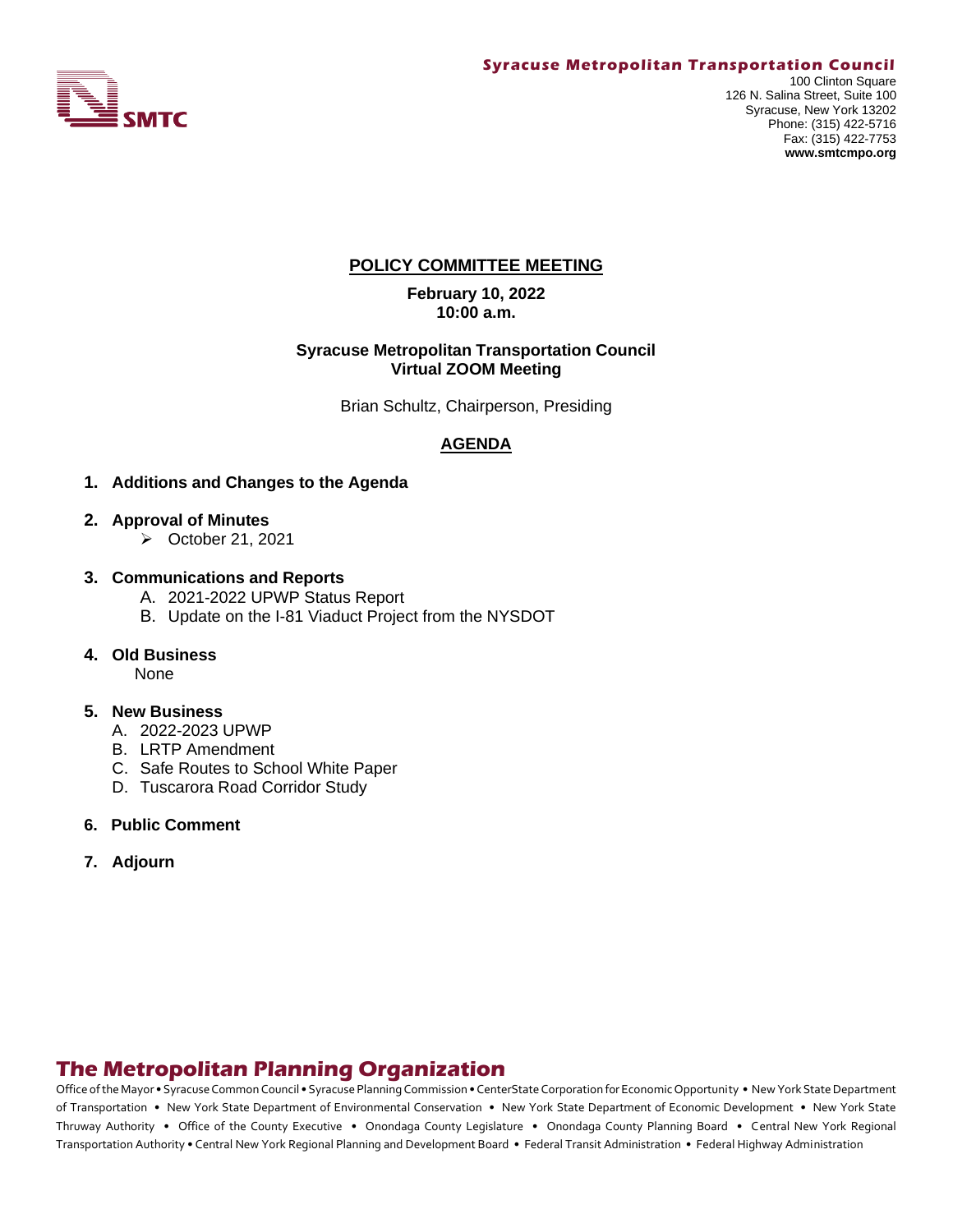# **SYRACUSE METROPOLITAN TRANSPORTATION COUNCIL**

## **MINUTES of the February 10, 2022 POLICY COMMITTEE MEETING**

#### **Voting Members Organization**

Dave Mankiewicz **CEO** CenterState CEO

### **Also Attending**

### **SMTC Staff**

James D'Agostino, Mario Colone, Jason Deshaies, Andrew Frasier, Mike Alexander, and Meghan Vitale

### **BUSINESS MEETING**

Chairperson Schultz called the meeting to order at 10:00 a.m. via Zoom.

Mr. D'Agostino completed a roll call by Agency.

Mr. D'Agostino indicated the meeting is being recorded and live streamed on YouTube.

### **1. ADDITIONS AND CHANGES TO THE AGENDA**

There were no additions or changes to the agenda.

### **2. APPROVAL OF MINUTES**

Chairperson Schultz inquired if there were any changes to the October 21, 2021, minutes.

Hearing none, Chairperson Schultz called for a motion.

Ms. Dunham moved and Mr. Smith seconded the approval of the minutes. The motion carried unanimously.

Brian Schultz, Chair **CRY Regional Transportation Authority** David Smith **NYS** Department of Transportation Corey Dunham, Vice Chair City of Syracuse, Administration Aaron McKeon CNY Regional Planning & Development Board Jennifer Schultz City of Syracuse Common Council President Heather Lamendola City of Syracuse Planning Commission Trendon Choe NYS Department of Environmental Conservation James Rowley Onondaga County Legislature - Chair Dan Kwasnowski Onondaga County Planning Board Odean Dyer **Onondaga County – Office of the County Executive** 

Mark Frechette **NYS Department of Transportation** Maria Hayford **Federal Highway Administration** Jared Gross Federal Highway Administration Jennifer Terry Federal Transit Administration Neil Burke City of Syracuse Dept. of Public Works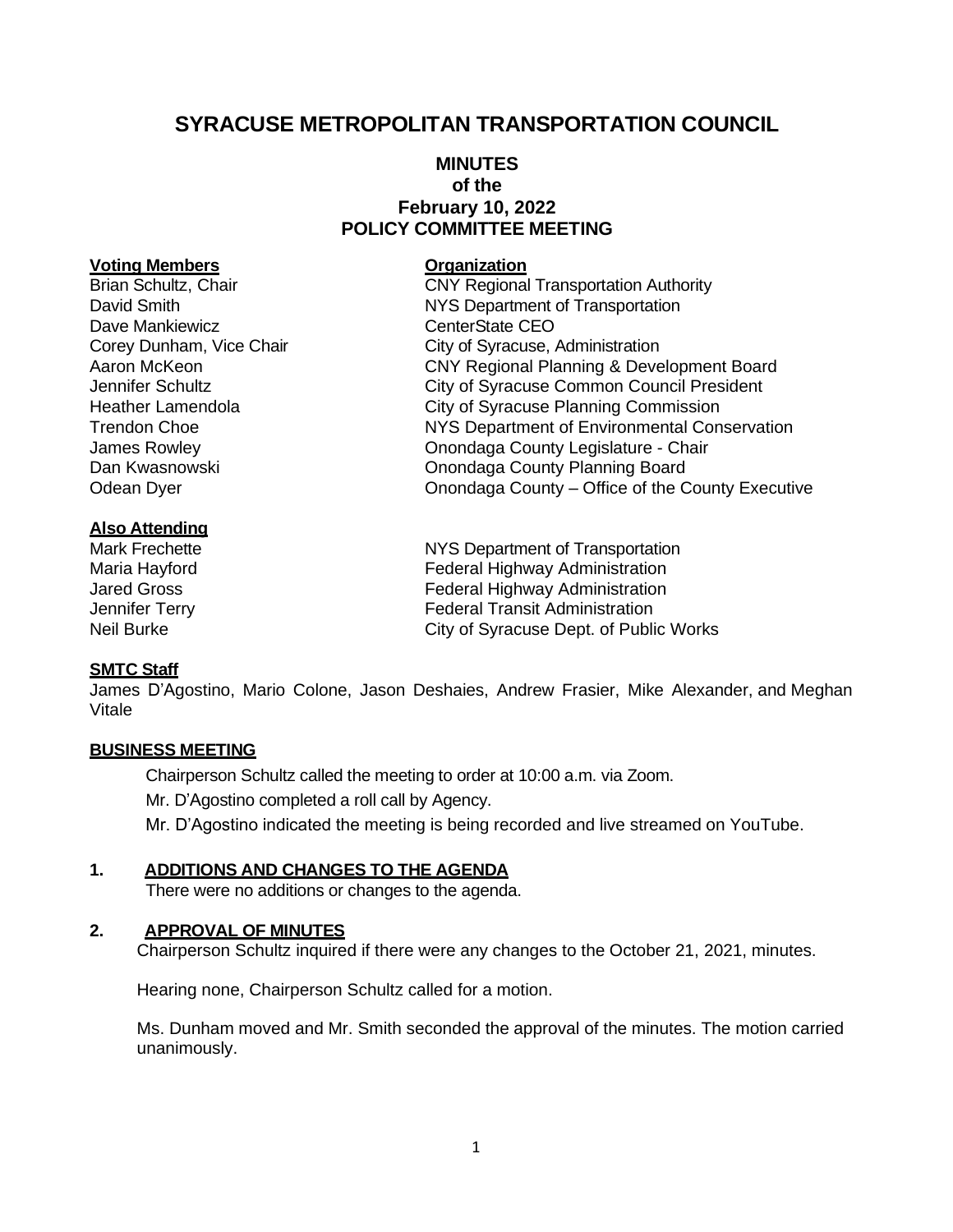# **3. COMMUNICATIONS AND REPORTS**

## **A. 2021-2022 UPWP STATUS REPORT**

Mr. D'Agostino moves to skip this report as a detailed UPWP overview will follow.

### **B. UPDATE ON THE I-81 VIADUCT PROJECT FROM THE NYSDOT**

Mr. Frechette provided an update to the committee on the latest efforts regarding the I-81 Viaduct Project. Mr. Frechette indicated that the NYSDOT received over 7,500 comments on the DEIS. For comparison, NYSDOT only received about 1,200 comments on the PDEIS in April 2019. A lot of comments pertaining to jobs and about the construction process. That is a good thing, because the public is transitioning to discussing mitigation measures during construction rather than just commenting on the alternatives. Heard a lot about the proposed roundabout at MLK, realized it was a "non-starter" to put that so close to Dr. King elementary school. In process of completing response to comments, working with Federal partners. A lot of good recommendations that steer changes to the project. Any additions require more analysis. Comments have to be categorized into like comments, and NYSDOT is working with Federal partners to secure approval to release FEIS with comments and responses to the public. Once complete and State and Federal approvals secured, DOT will release FEIS/FDR for 30-day public review – probably March or April – then that leads to the Record of Decision (ROD). Some parallel processes with NEPA, for example, LRTP Amendment on today's agenda. LRTP Amendment will move I-81 project from illustrative project towards a real construction project. NYSDOT does not have funding on the capital program for anything after the ROD. Policy Committee will need to vote on those additions to the Transportation Improvement Program. Governor Hochul spoke to Syracuse.com Editorial Board recently; \$800M was included in State budget for I-81 last year and the Governor has included \$1.1B in her budget proposal.

Mr. Frechette noted NYSDOT is working with the community on local hiring preference. City initiated Syracuse Build program last year, working with Urban Jobs Task Force and other local job advocates. These discussions led to NYSDOT creating a working group related to I-81 and the SEP-14 pilot program (FHWA program that allows for a local hiring initiative). Team put together application to FHWA to allow for local hiring preference – incentivize contractors to use local hiring. Did peer exchange with Colorado DOT – they have already used a local hiring preference on I-70 project in Denver – this was very informative with a focus on how training programs were instituted and how the goals were achieved.

Chairperson Schultz mentioned that as part of the State's budget prep, Centro has been meeting with State Assembly and Senate members. Question keeps coming up about how I-81 will impact Centro. The understanding is that contractors will control park and rides and that funding may not be used properly to set them up. Mr. Frechette noted that NYSDOT and Centro will need to discuss. Where the park and rides may be sited are going to occur in phase 2, which is a few years out still. Work in first phase is mostly on expansions to I-481. Chairperson Schultz would rather the Park and Rides be left up to NYSDOT rather than a contractor. Mr. Frechette noted that contractors work for NYSDOT, and NYSDOT will set it up in a way that makes sense.

Mr. Smith indicated that Phase 1 and Phase 2 will see both Design-Build and Design-Bid-Build. NYSDOT will specify in RFP what is needed for Park and Ride, and this can be evaluated in the proposal review process. Chairperson Schultz mentioned Centro would need advance notice. If they must order additional buses, that takes 18-24 months.

This was an information item only and no action is required by the Committee.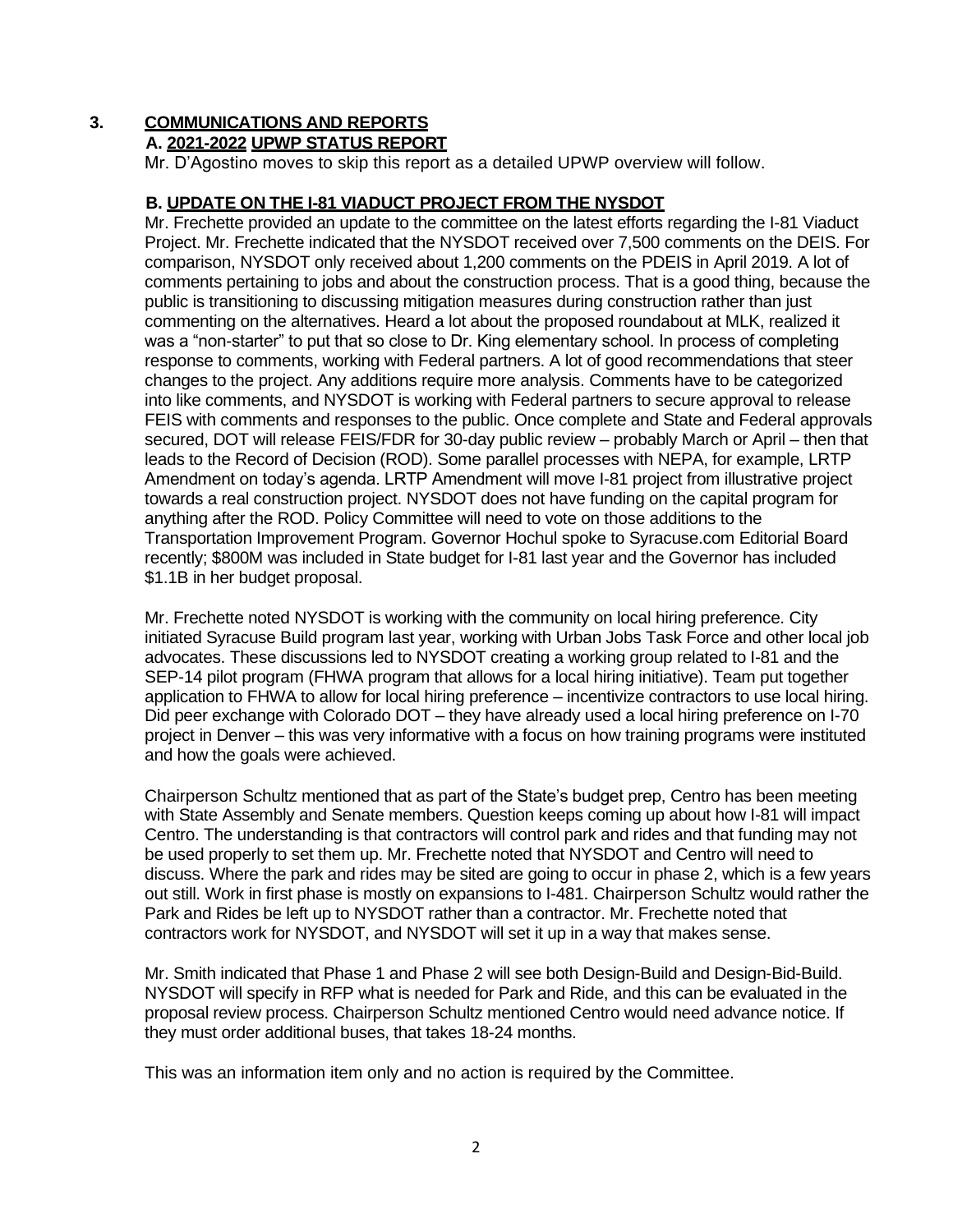### **4. OLD BUSINESS**

None

## **5. NEW BUSINESS**

### **A. 2022-2023 UPWP**

Mr. D'Agostino indicated that a call letter was sent to member agencies in the fall of 2021. As part of this meeting, the summary table was provided to members. Mr. D'Agostino reviewed the current UPWP including the projects that were completed in the past year. The SMTC has continued to expand public participation, releasing at least one printed newsletter and six digitally. The Forum on Active Transportation (FOAT) began this year. The 2020 Census is currently being analyzed and data incorporated into the SMTC database. Mr. D'Agostino mentioned that SMTC has taken on a new consultant for traffic counts to help keep counts up to date.

The SMTC has a number of ongoing efforts including providing GIS assistance to member agencies and updating internal files; The Bridge and Pavement CMS was completed as it is annually; Citywide pavement ratings for the City of Syracuse has continued, helping guide investments in road reconstruction; City sidewalk rating has also continued with the assistance of summer interns with 350 miles completed so far; SCOPA's Empire State Trail Local Economic Opportunities Plan; Travel demand modeling has been conducted for multiple studies within the UPWP, including on the Route 11 study in Mattydale; the Transportation Improvement Program (TIP) has been maintained. 100% of the funds have been obligated this year, which equates to \$76.162 million Federal. Development of a new 5-year TIP is underway.

The proposed 2022-2023 UPWP costs \$2.087 million with \$1.637 million for new FHWA and FTA planning funds. 8 major projects carrying over and 9 new projects. Member agencies were contacted to submit planning projects. The projects carrying over into the new UPWP include: the Joint TMC Co-Location study; the Dome Traffic Management and Events Strategic Plan which is currently paused until the final decisions on I-81 are released; the Mattydale Rt 11 Corridor Study which will be completed in early 2022; the Manlius Village Center Pedestrian Safety and Mobility Study; the Village of Skaneateles Pedestrian Safety and Access; Syracuse School Loading Zone Study and the Syracuse Safe Routes to School Manual; and the Syracuse Residential Parking Permits Study which will be completed in the first half of 2022.

New projects for 2022-2023 include: a Centro rider on-board socio-economic survey; CNYRTA public outreach assistance; Downtown intersection safety; Westvale Plaza revitalization; Coldbrook Creek Trail study in the Valley neighborhood of the City; Westside Trail along Fayette Street in Syracuse; Community Streets Program building off Community Streets Guide from 2020; Nedrow Rt 11 Corridor Study; Martisco Rail-to-Trail Evaluation; and assistance for a variety of SOCPA's projects.

Mr. D'Agostino stated that given the size of the program, most projects will not be completed within the 2022-2023 program year and will carry over to 2023-2024.

Mr. D'Agostino inquired if there were any questions.

Hearing none, Chairperson Schultz called for a motion.

Ms. Driscoll-Dunham moved and Mr. Smith seconded the motion to adopt the 2022-2023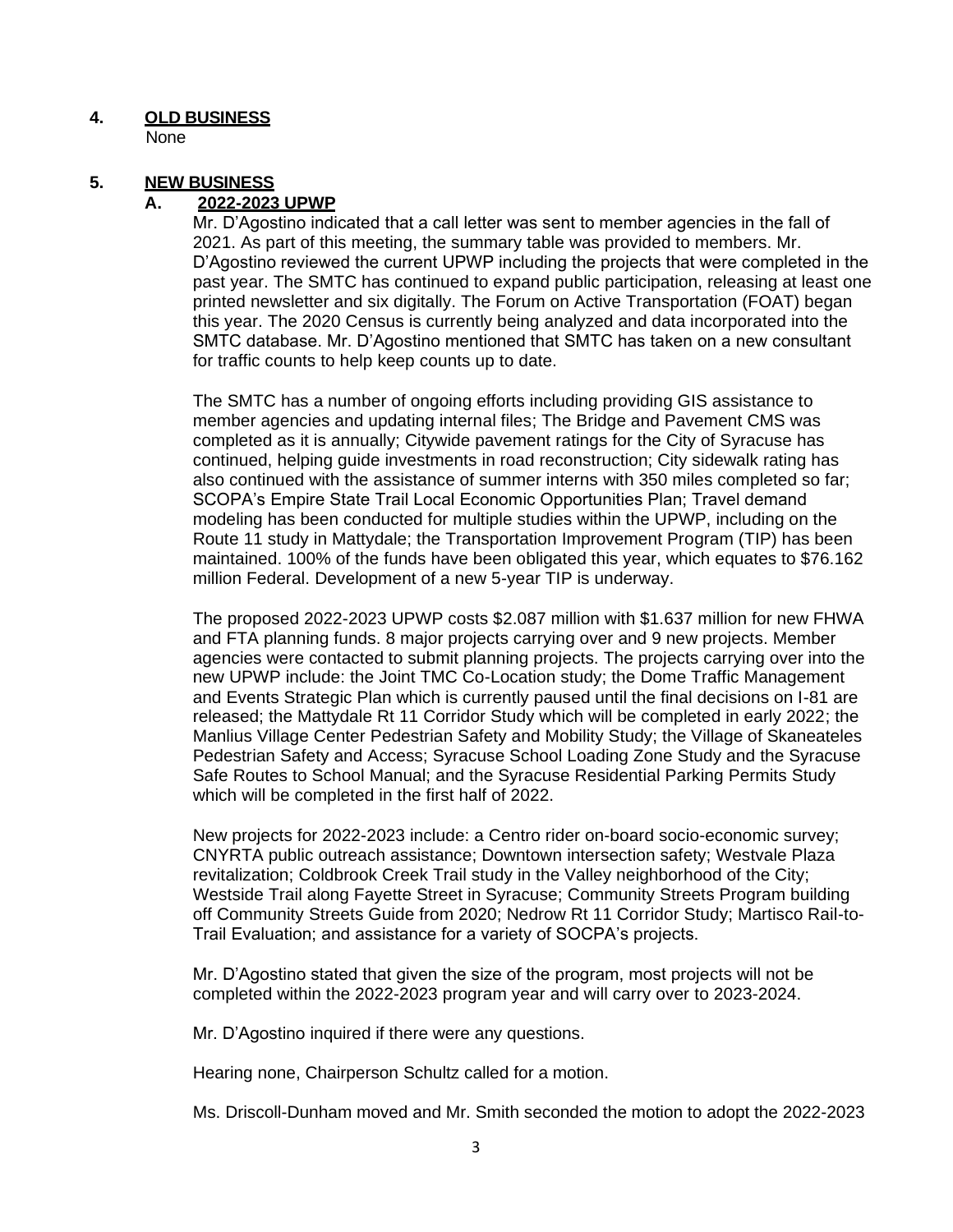UPWP. The program was approved.

### **B. LRTP AMENDMENTS**

Mr. D'Agostino indicated that the LRTP is being amended at this time in response to the release of the NYSDOT I-81 Viaduct Project DEIS.

Ms. Vitale gave a short presentation on the topic. Ms. Vitale mentioned that I-81 is currently identified as a "Regionally Significant" project and an "Illustrative Project." The individual projects for the I-81 construction will need to eventually be included as part of the SMTC's TIP, but first it must be included in the fiscally constrained portion of the LRTP. This means it cannot be considered an "Illustrative Project" any longer.

Addendum to Chapter 4:

• New safety targets adopted in June 2021 and current highway safety targets adopted in October 2021.

Revised Chapter 6:

- I-81 Community Grid Phase 1 (5 projects, \$800 million) added to short-term project list and Phase 2 (5 projects, \$1.1 billion) added to mid-term project lists
- Additional anticipated revenue
- I-81 Community Grid projects costs and revenues in the fiscal constraint analysis
- Revised text to remove I-81 from "Illustrative Projects"

The proposed changes were available for public comment October 25, 2021 through November 30, 2021. Two comments were received and responded to, including one from the Port of Oswego. The Planning Committee recommended that the Policy Committee adopt the proposed amendment.

Ms. Vitale noted that FHWA recently provided feedback on the citation used for the additional \$800 million included for the I-81 project. SMTC has now added an additional citation including the New York State budget's Capital Program and Financing Plan that highlights \$6.2 billion in FY 2022 provided for improvements to roads, bridges, airports, and other transit systems within the State.

Ms. Hayford inquired whether the NYS budget included any specific language for the I-81 project. Mr. D'Agostino noted that there are no specific budget lines and there are no additional details provided by the State at this time.

Chairperson Schultz inquired if there were any other questions.

Hearing none, Chairperson Schultz called for a motion.

Mr. Mankiewicz moved and Ms. Driscoll-Dunham seconded the motion to adopt the LRTP Amendment. The amendment was approved.

### **C. SAFE ROUTES TO SCHOOL WHITE PAPER**

Mr. D'Agostino indicated the effort is being done at the request of the City of Syracuse and would like to acknowledge completion of the White Paper.

Ms. Vitale gave a brief presentation.